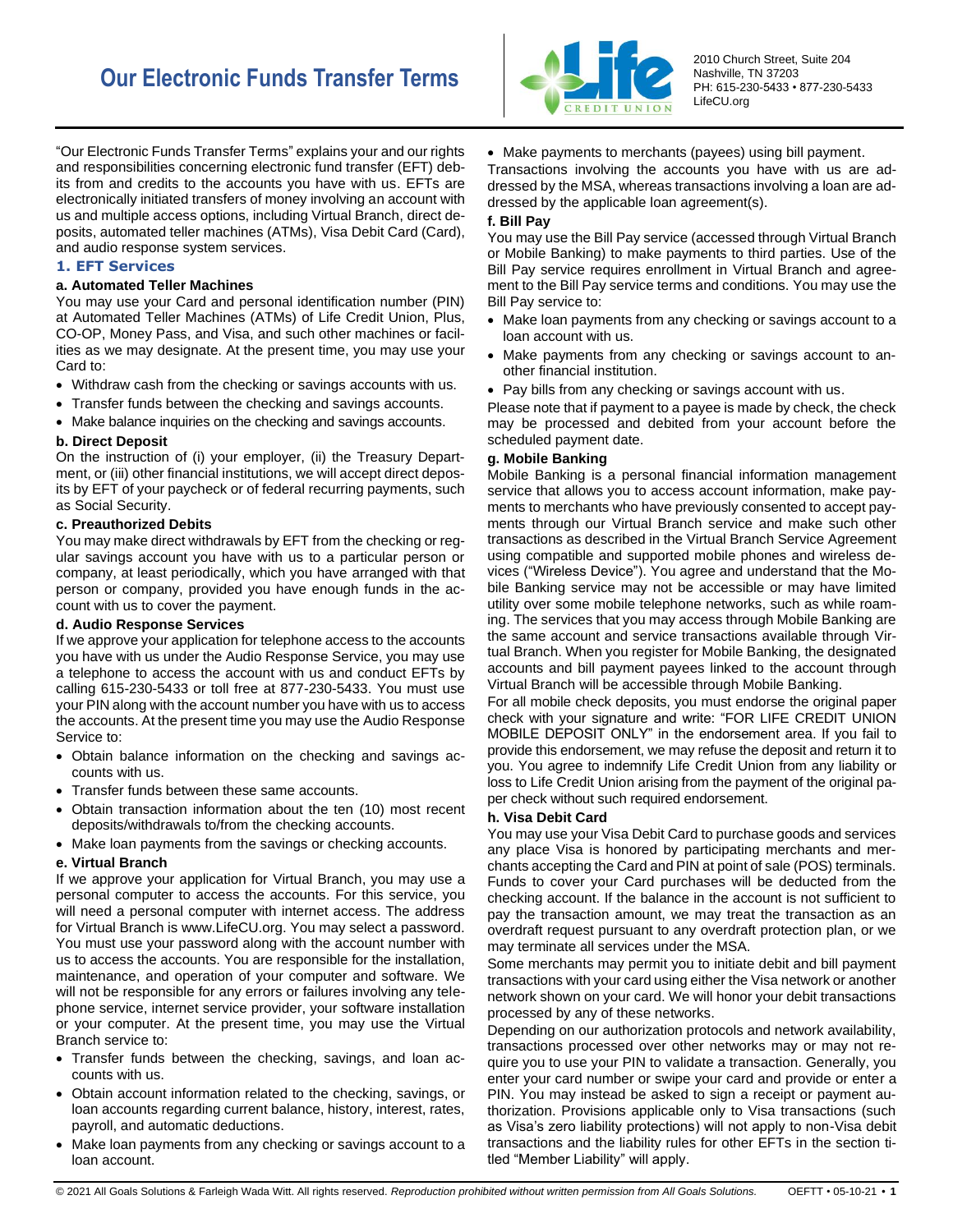## **i. Electronic Check Transaction**

You may authorize a merchant or other payee to make a one-time electronic payment from the checking account using information from your check to pay for purchases, pay bills or pay other obligations ("Electronic Check Transactions"). You agree that your authorization for an electronic check transaction occurs when you initiate such a transaction after receiving any required notice regarding the merchant's right to process the transaction or payment, including any written sign provided by the merchant at the time of your transaction. All terms governing electronic funds transfer services will apply to Electronic Check Transactions, except the \$50 and \$500 limits of liability for unauthorized transactions in Section 4 (Member Liability) of this disclosure. You remain responsible for notifying us of any unauthorized electronic check transaction shown on your statement.

# **2. Service Limitations**

## **a. Automated Teller Machines**

**1) Withdrawals.** Cash withdrawals from ATMs can be made as often as you like. You may withdraw up to \$1000 (if there are sufficient funds in the account) per business day. For purposes of determining whether you have reached the daily limit, a day ends at 5:00 p.m. Friday, Saturday, Sunday, and holidays are considered as one business day for the purposes of this limit.

## **b. Audio Response Service**

The accounts with us can be accessed under Audio Response Service via a touchtone telephone only. Not all push button phones are touchtone. Converters may be purchased for pulse and rotary dial phones. Audio Response Service will be available for your convenience seven (7) days a week. This service may be interrupted for a short time each day for data processing. If you call during this time, you will hear a message directing you to call back. There are no limits to the number of inquiries, transfers or withdrawal requests you may make in any one day. No transfer or withdrawal may exceed the funds available in an account with us. We reserve the right to refuse any transaction which would draw upon insufficient funds, exceed a credit limit, lower an account below a required balance or otherwise require us to increase our required reserve on the account.

#### **c. Online Banking**

**1) Transfers.** You may make funds transfers to the accounts with us, or other accounts you authorize, as often as you like. You may transfer or withdraw up to the available balance in the account or available credit line at the time of the transfer, except as limited under other agreements. We reserve the right to refuse any transaction that would draw upon insufficient or unavailable funds, lower an account below a required balance or otherwise require us to increase our required reserve on the account.

**2) Account Information.** Account balance and transaction history information may be limited to recent account information. The availability of funds for transfer or withdrawal may be limited, due to the processing time for ATM transactions. See "Funds Availability of Deposits.'

**3) Email and Stop Payment Requests.** We may not immediately receive email communications that you send and we will not act based on email requests until we actually receive your message and have a reasonable opportunity to act. Any stop payment request you transmit electronically is deemed to be a verbal request and will expire in fourteen (14) days unless confirmed in writing as addressed in the MSA. Contact us immediately regarding an unauthorized transaction or stop payment request.

#### **d. Mobile Banking**

You are fully responsible for understanding how to use Mobile Banking before you actually do so, and you must use Mobile Banking in accordance with any use or operational instructions posted on our web site. You are also responsible for your use of your Wireless Device and the Mobile Banking Service software provided to you. If you authorize the use of biometric login (for example, fingerprint or retinal scan) for Mobile Banking, the service may be accessed using any biometric login recognized by your wireless device, even if it is not your own. If you have permitted another person to use their own biometrics to authorize activity on your wireless device, their biometrics will also gain access to Mobile Banking if you have authorized biometric login. We will not be liable to you for any losses caused by your failure to properly use Mobile Banking, the Software or your Wireless Device. You may experience technical or other difficulties related to Mobile Banking that may result in loss of data, personalization settings or other Mobile Banking interruptions. We assume no responsibility for the timeliness, deletion, misdelivery or failure to store any user data, communications or personalization settings in connection with your use of Mobile Banking. We assume no responsibility for the operation, security, or functionality of any Wireless Device or mobile network that you utilize to access Mobile Banking. Financial information shown on Mobile Banking reflects the most recent account information available through Mobile Banking, and may not be current. You agree that we are not liable for delays in updating account information accessed through Mobile Banking. We are not responsible for any actions you take based on information accessed through the Mobile Banking app that is not current. If you need the most current account information, you agree to contact us directly.

# **e. Visa Debit Card**

There is no limit on the number of Visa Debit Card purchase transactions you may make during a statement period. Visa purchases are limited to the balance available in an account. In addition, you may not make more than \$2,500 in purchase transactions in one day. We reserve the right to refuse any transaction that would draw upon insufficient funds or require us to increase our required reserve on the account. We may set other limits on the amount of any transaction, and you will be notified of those limits. You are solely responsible for any disputes you may have with merchandise or services received using the Visa Debit Card. We are not responsible for any damages, liability or settlement resolution as a result of the misrepresentation of quality, price, or warranty of goods or services by a merchant.

The use of a Card and Account with us are subject to the following conditions:

**1) Ownership of Cards.** Any Card or other device that we supply to you is our property and must be immediately returned to us, or to any person whom we authorize to act as our agent, or to any person who is authorized to honor the Card, according to instructions. The Card may be repossessed at any time at our sole discretion without demand or notice. You cannot transfer the Card or Account to another person.

**2) Honoring the Card.** Neither we nor merchants authorized to honor the Card will be responsible for the failure or refusal to honor the Card or any other device we supply to you. If a merchant agrees to give you a refund or adjustment, you agree to accept a credit to the account with us in lieu of a cash refund. You may not use the Card for any illegal or unlawful transaction. We may refuse to authorize any transaction that we believe may be illegal or unlawful.

**3) Visa Account Updater Service.** The account you have with us is automatically enrolled in the Visa Account Updater Service (VAU). The service is provided as a benefit in order to facilitate uninterrupted processing of recurring charges you have authorized. Under the VAU service, if you have authorized a participating merchant to bill your Card for recurring payments, your new Card number and expiration date will automatically be sent to that merchant if we change your Card number (i.e. when replacing a lost or stolen Card). Card numbers are only supplied to merchants who participate in the VAU service. Because not all merchants participate in the VAU service, you should still notify each merchant when your Card number changes in order to permit recurring payments to continue to be charged to the account. You may opt out of the VAU service at any time by calling us at 615-230-5433 or toll free at 877-230-5433 or visiting us online at www.LifeCU.org.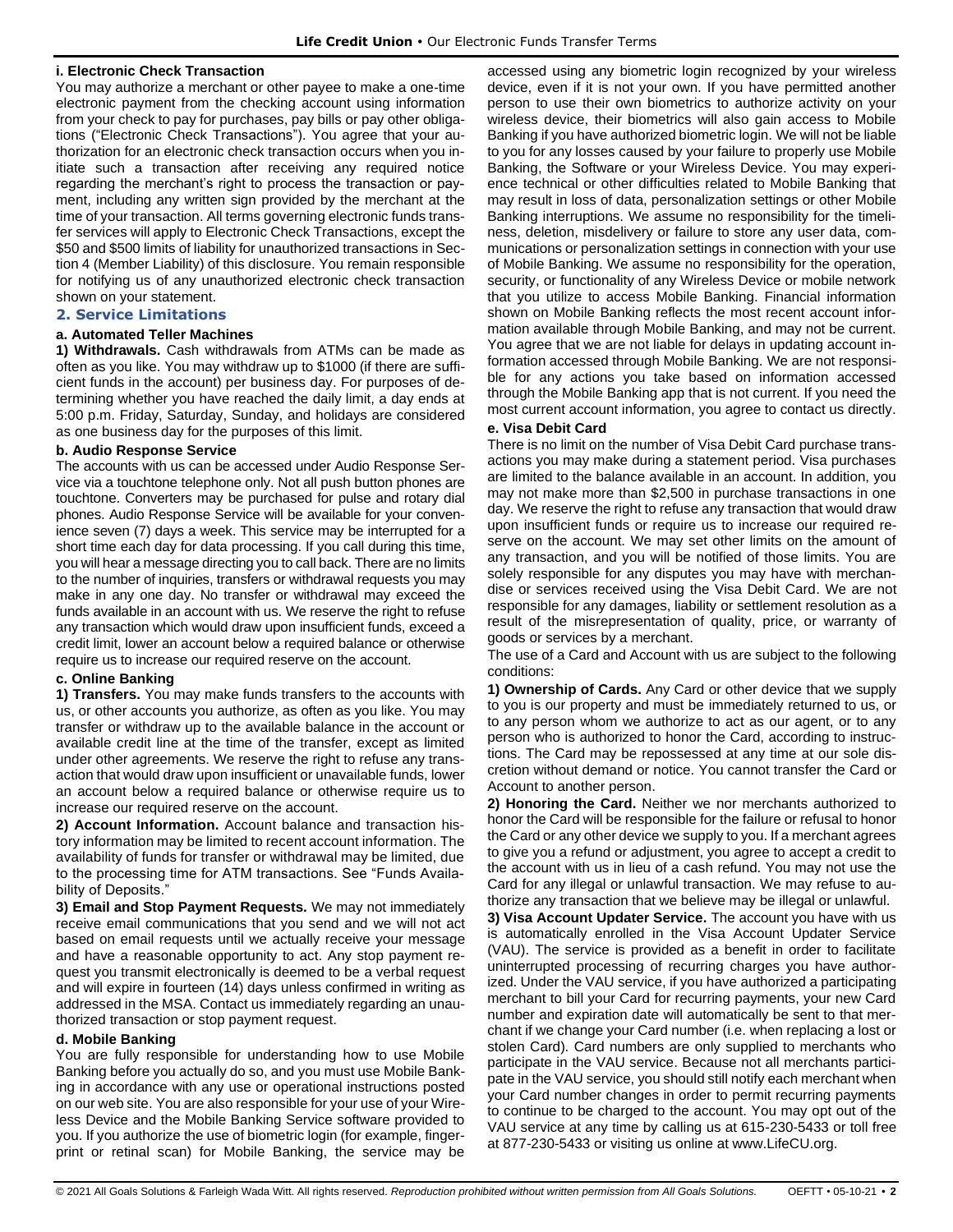**4) Currency Conversion; International Transaction Fee.** Purchases and withdrawals made in foreign countries will be billed to you in U.S. dollars. The currency conversion rate for international transactions, as established by Visa International, Inc., is a rate selected by Visa from the range of rates available in wholesale currency markets for the applicable central processing date, which may vary from the rate Visa itself receives, or the governmentmandated rate in effect for the applicable central processing date. In addition, you will be charged an International Transaction Fee as set forth in "Our Rates & Service Charges" for any card transaction at a location in a foreign country or with a merchant located in a foreign country even if you initiate the transaction from within the United States.

## **3. Security of Personal Identification Number**

The Personal Identification Number (PIN) is established for your security purposes. The PIN is confidential and should not be disclosed to third parties or recorded. You are responsible for safekeeping your PIN. You agree not to disclose or otherwise make your PIN available to anyone not authorized to sign on the accounts with us. If you authorize anyone to have or use your PIN, that authority will continue until you specifically revoke such authority by notifying us. You understand that person may use Virtual Branch, online services or debit card to review all of your account information and make account transactions. Therefore, we are entitled to act on transaction instructions received using your PIN and you agree that the use of your PIN will have the same effect as your signature in authorizing transactions.

If you authorize anyone to use your PIN in any manner, that authority will be considered unlimited in amount and manner until you specifically revoke such authority by notifying us and changing your PIN immediately. You are responsible for any transactions made by such persons until you notify us that transactions and access by that person are no longer authorized and your PIN is changed. If you fail to maintain or change the security of these PINs and we suffer a loss, we may terminate your electronic fund transfer and account services immediately.

# **4. Member Liability**

You are responsible for all transfers you authorize using your EFT services as explained in this disclosure, which is part of the MSA. If you permit other persons to use an EFT service, Card or PIN, you are responsible for any transactions they authorize or conduct on any of the accounts you have with us. However, tell us at once if you believe anyone has used the account, Card or PIN and accessed the accounts with us without your authority, or if you believe an electronic fund transfer has been made without your permission using information from your check. Telephoning is the best way of keeping your possible losses down. For Visa Debit Card purchase transactions, if you notify us of your lost or stolen card, you will not be liable for any losses, provided you were not negligent or fraudulent in handling the Card and you provide us with a written statement regarding your unauthorized Card claim, otherwise the following liability limits will apply. For all other EFT transactions except Electronic Check Transactions, if you tell us within two (2) business days, you can lose no more than \$50 if someone accessed the account with us without your permission. If you do not tell us within two (2) business days after you learn of the unauthorized use of the account or EFT service, and we can prove that we could have stopped someone from accessing the account without your permission if you had told us, you could lose as much as \$500. In no event will you be liable for more than \$50 for unauthorized withdrawals from a line of credit account.

Also, if your statement shows EFTs that you did not make, tell us at once. If you do not tell us within sixty (60) days after the statement was mailed or accessible to you, you may not get back any money lost after the sixty (60) days if we can prove that we could have stopped someone from making the transfers if you had told us in time. If a good reason (such as a hospital stay) kept you from telling us, we will extend the time periods. If you believe that someone has used the Card or PIN without your permission or you have lost your Card, call: 615-230-5433 or toll free at 877-230-5433, or write to us at: 2010 Church Street, Suite 204, Nashville, TN 37203. **5. Business Days**

Our business days are Monday through Friday. Holidays are not included.

## **6. Charges for EFT Services**

There are certain charges for EFT services, as described in "Our Rates & Service Charges." We reserve the right to impose service charges at a future date after we give you notice of such changes as required by law. If you request a transfer or check withdrawal from your personal line of credit account, such transactions may be subject to charges under the terms and conditions of your loan agreement. If you use an ATM that is not operated by us, you may be charged an ATM surcharge by the ATM operator or an ATM network utilized for such a transaction. The ATM surcharge will be debited from the account with us if you elect to complete the transaction.

# **7. Right to Receive Documentation**

#### **a. Periodic Statements**

All EFT transactions will be recorded on your periodic statement. You will receive a statement at least once every quarter. If you have an EFT transaction, you will receive a statement monthly.

#### **b. Preauthorized Credits**

If you have a direct deposit made to the account at least once every sixty (60) days from the same source and you do not receive a receipt (such as a pay stub), you can use our Audio Response Service or Virtual Branch or you can call us at 615-230-5433 or toll free at 877-230-5433 to find out whether or not the deposit has been made.

#### **c. Terminal Receipt**

You may get a receipt at the time you make any transaction of more than \$15 using an ATM, POS terminal or Visa Debit Card.

# **8. Account Information Disclosure**

We will maintain the confidentiality and privacy of your information in accordance with our Privacy Notice. We will disclose information to third parties about the account or the transfers you make in the following circumstances:

- As necessary to complete transfers.
- To verify the existence of sufficient funds to cover specific transactions upon the request of a third party, such as a credit bureau or merchant.
- To comply with government agency or court orders.
- If you give us your written permission.

# **9. Our Liability for Failure to Make Transactions**

If we do not complete a transfer to or from an account with us on time or in the correct amount according to the MSA, we will be liable for your actual transaction loss or damage. Our sole responsibility for an error in a transfer will be to correct the error. You agree that neither we nor the service providers are responsible for any loss, property damage, or bodily injury, whether caused by the equipment, software, Credit Union, or by internet browser providers such as Microsoft (Microsoft Internet Explorer), Apple (Safari), Mozilla (Firefox), Google (Chrome) or by Internet access providers or by online service providers or by an agent or subcontractor for any of the foregoing. Nor will we or the service providers be responsible for any direct, indirect, special, or consequential economic or other damages arising in any way out of the installation, download, use, or maintenance of the equipment, software, online access services, or Internet browser or access software. In this regard, although we have taken measures to provide security for communications from you to us via the Virtual Branch service and may have referred to such communication as "secured," we cannot and do not provide any warranty or guarantee of such security. In states that do not allow the exclusion or limitation of such damages, our liability is limited to the extent permitted by applicable law. We will not be liable for the following: